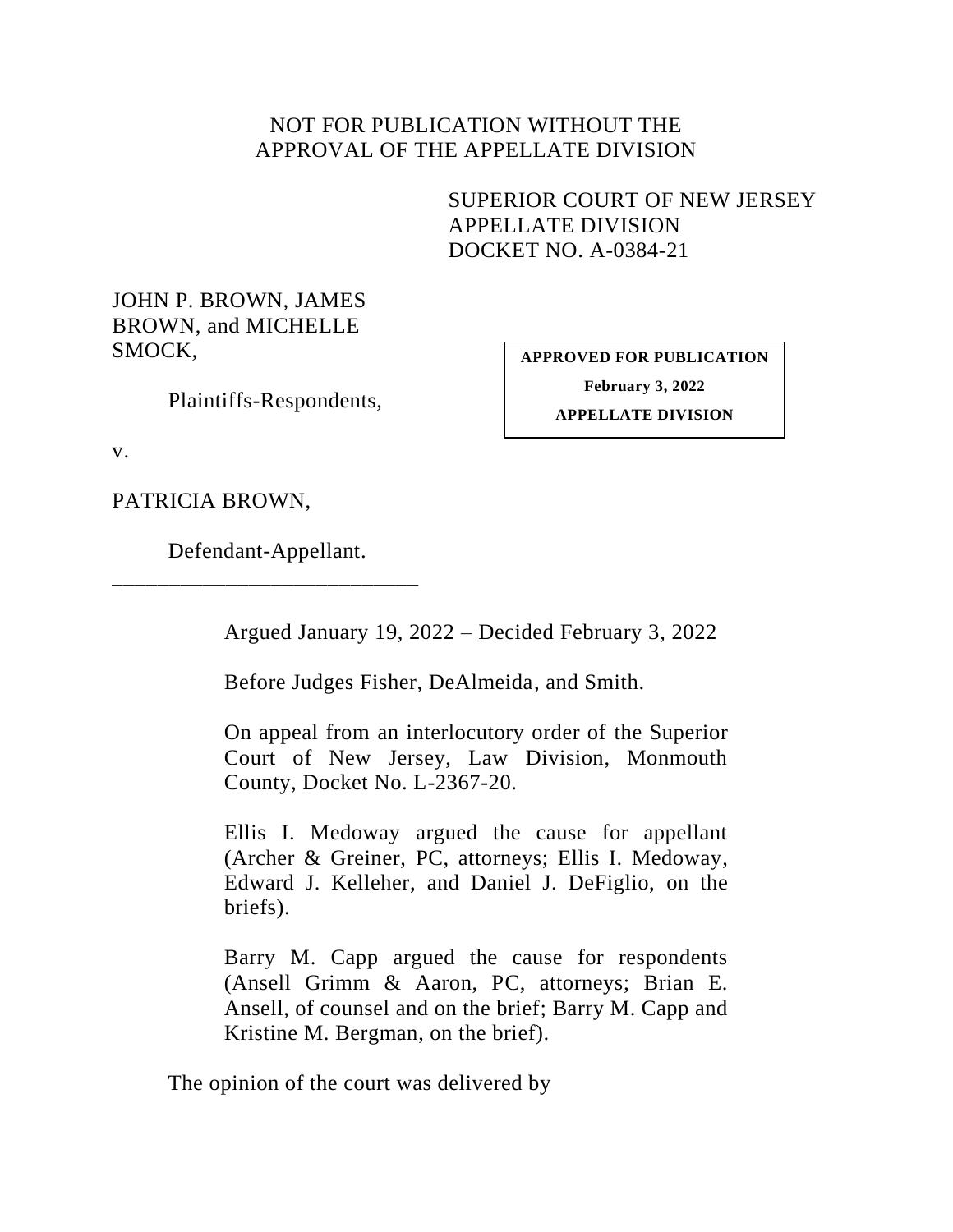## FISHER, P.J.A.D.

In this interlocutory appeal, we are required to consider the reach and contours of the common law litigation privilege, which insulates a litigant from harmful or defamatory statements or communications made during the course of judicial proceedings. Because the privilege was misapplied here, we reverse in part, affirm in part, and remand for further proceedings.

The appeal arises out of longstanding dispute among the survivors of Michael Brown, who died in 2002. Plaintiffs John P. Brown, James Brown, and Michelle Smock, are decedent's three oldest children; defendant Patricia Brown is decedent's widow and the stepmother of the three plaintiffs. During his lifetime, Michael Brown owned property on Route 35 in Asbury Park on which a Burger King operated. When he died, the parties engaged in litigation in the Probate Part that ultimately resulted in a settlement agreement embodied in a February 2004 order, which gave plaintiffs and Mike Brown Alcini<sup>1</sup> title to the Burger King property<sup>2</sup> and obligated them to "assign" to Patricia Brown "for life

<sup>&</sup>lt;sup>1</sup> Mike Brown Alcini, the child of both decedent and Patricia Brown, is not a party to this suit nor a party to the recent probate action.

<sup>&</sup>lt;sup>2</sup> This property also includes a vacant lot. We will refer to the entirety as "the Burger King property."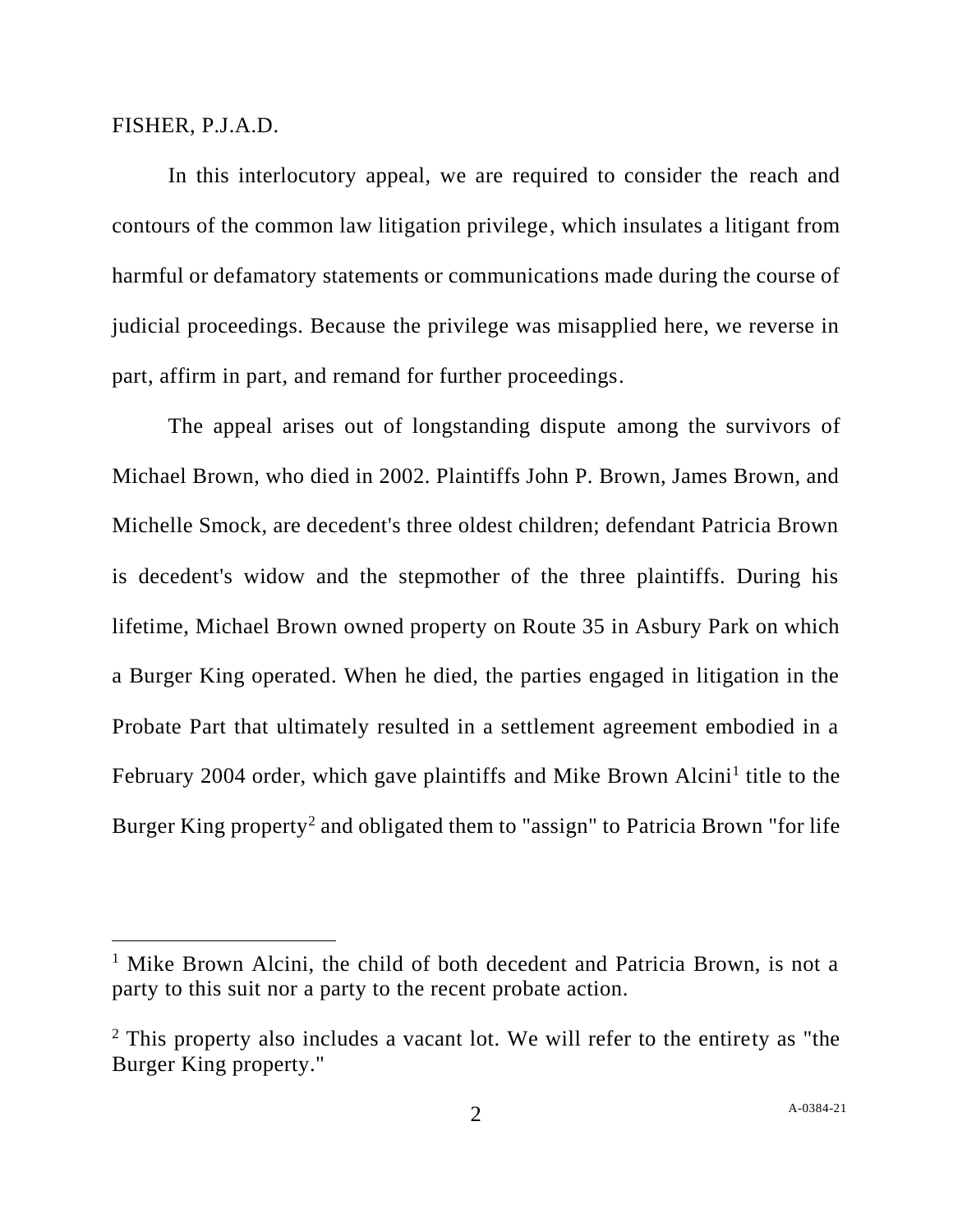the sum of \$3,500.00 [per month] from the rental income received by [them] from Burger King Corporation for the property."

Fourteen years later, the stepchildren began negotiating a sale of the Burger King property. Their attorney advised the prospective buyer that the lease on the property required Burger King to pay them \$125,000 per year in rent and that their stepmother had no ownership interest but was entitled "for as long as she is alive" to \$3,500 per month from the Burger King rent payments.

Patricia Brown became concerned about the impact of this proposed transaction on her rights,<sup>3</sup> and her attorney wrote to one of the stepchildren seeking information about the status of Burger King's lease, which was scheduled to expire in September 2021; her attorney also asked how the stepchildren planned on "satisfy[ing] [their] ongoing obligation to pay [Patricia] \$3,500.00 'for life.'" John Brown replied only with this: "The Corporate Burger King lease is still in full force and effect." Understandably unsatisfied, Patricia's attorney wrote again, asking among other things whether the stepchildren planned on renewing the Burger King lease. John Brown responded with another

<sup>&</sup>lt;sup>3</sup> In August 2018, the stepchildren contracted to sell the property; the contract stipulated, in Section 10(D), that "[s]o long as the Burger King Lease remains in effect and Burger King Corporation remains obligated to pay[,] [Patricia Brown] shall continue to receive \$3,500.00 monthly from Burger King Corporation."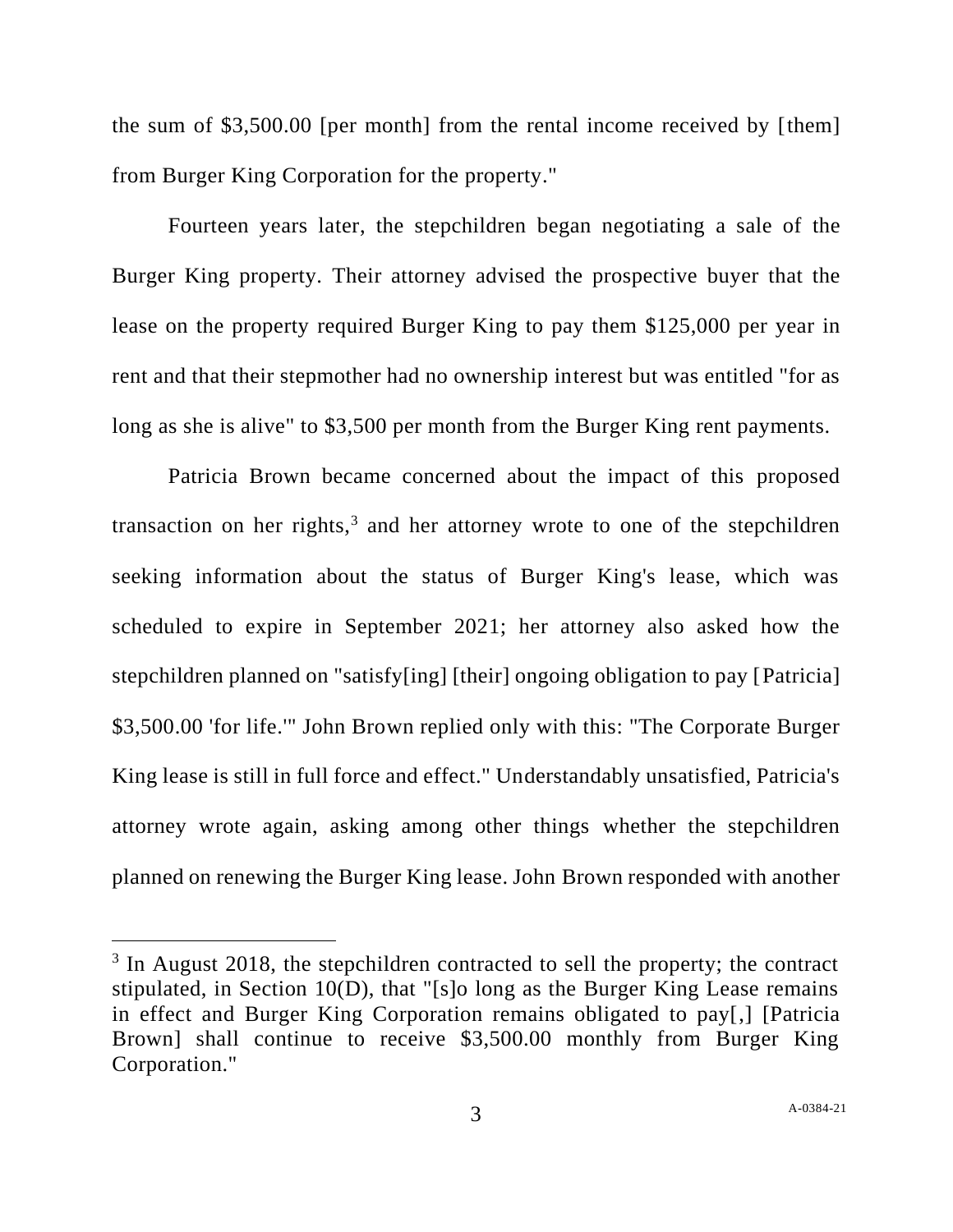one-sentence letter: "As soon as we retain a lawyer I will have him contact you as soon as possible."

A few months later, Patricia Brown filed a verified complaint in the Probate Part and sought entry of an order requiring her stepchildren to show cause why the 2004 settlement order should not be enforced; she also recorded and served a notice of lis pendens.<sup>4</sup> The stepchildren promptly moved for an order discharging the notice of lis pendens. Based on the papers presented and

Notice is hereby given that a suit entitled as above has been commenced and is now pending in said Superior Court of New Jersey, Chancery Division, Probate Part, Monmouth County, the general object of said suit being:

1. Judicial enforcement of a prior Order of Judgment entered on February 18, 2004, in the above matter concerning the estate of Michael Brown, deceased, which provided plaintiff Patricia Brown . . . with a legal and equitable interest in the property hereinafter described to wit, to the extent of a \$3,500.00 monthly payment from defendants John P. Brown, James Brown, Michelle Smock, and Mike Brown Alcini . . . to [p]laintiff for life, from the rental income received relating to that property.

The second paragraph describes the property, and the third states the date the action was filed.

<sup>4</sup> Because of the role this three-paragraph notice plays in this suit, we quote the entirety of its preamble and first paragraph: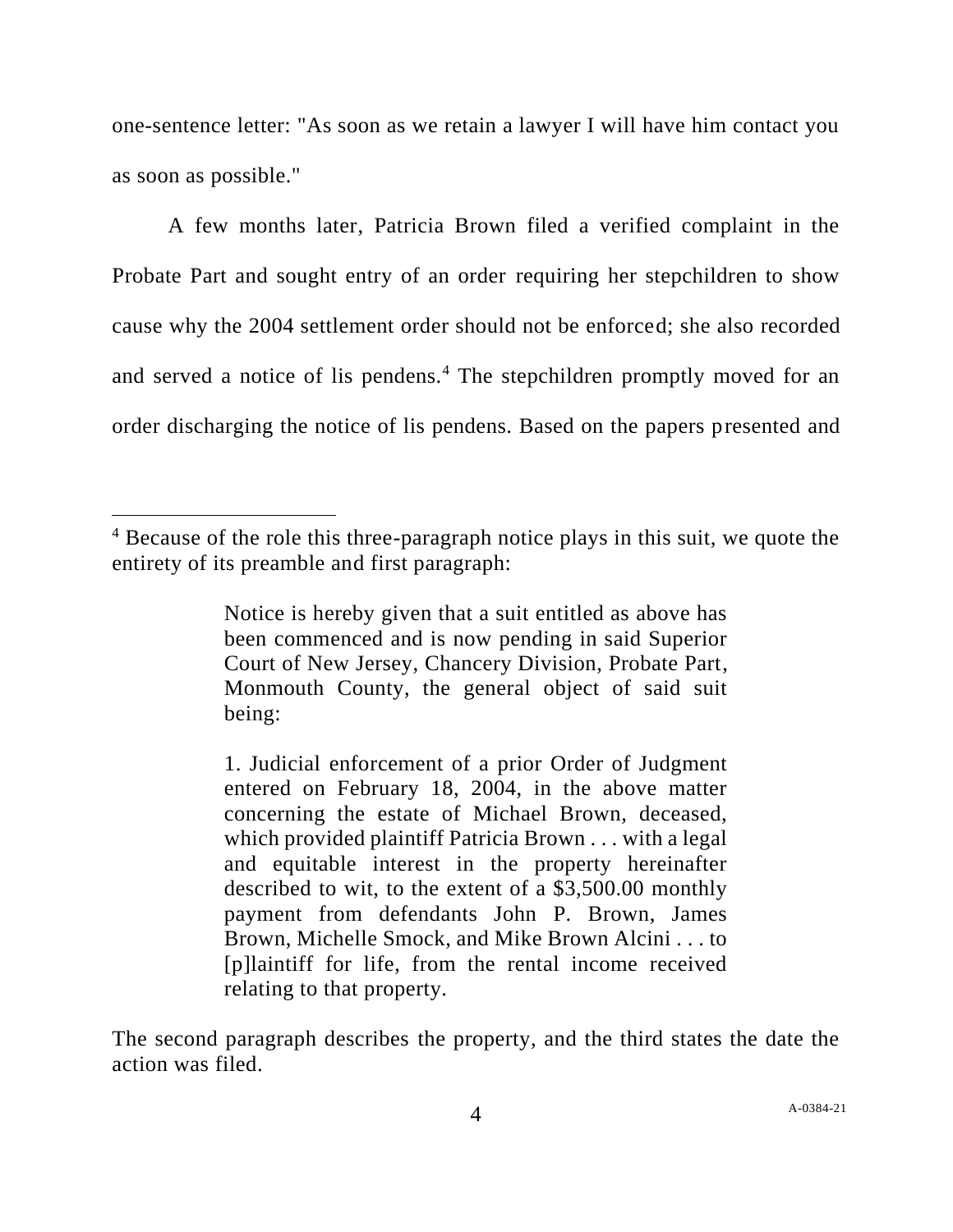without a need for an evidentiary hearing, the Chancery judge entered an order on March 2, 2020, that dismissed the complaint with prejudice and discharged the notice of lis pendens. $5$ 

In June 2020, Patricia's stepchildren and the buyer amended their contract by removing that part of Section 10(D) concerning Burger King's obligation to pay Patricia \$3,500 per month and replacing it with an amendment stating that the buyer and the stepchildren had "agree[d] that [Patricia Brown] shall no longer be entitled to receive any monthly rent" from Burger King "or otherwise." The transaction closed on June 25, 2020, and the buyer purchased the Burger King property for  $$1,550,000$ .<sup>6</sup>

The stepchildren then commenced this action against Patricia Brown in the Law Division, asserting that her complaint and notice of lis pendens in the preceding probate action constituted: tortious interference with an existing contractual relationship; tortious interference with a prospective economic advantage; abuse of process; and malicious prosecution.

<sup>5</sup> Patricia Brown did not appeal that disposition.

 $6$  The stepchildren claim the price was \$150,000 less than originally agreed, allegedly because of the impact of Patricia Brown's notice of lis pendens.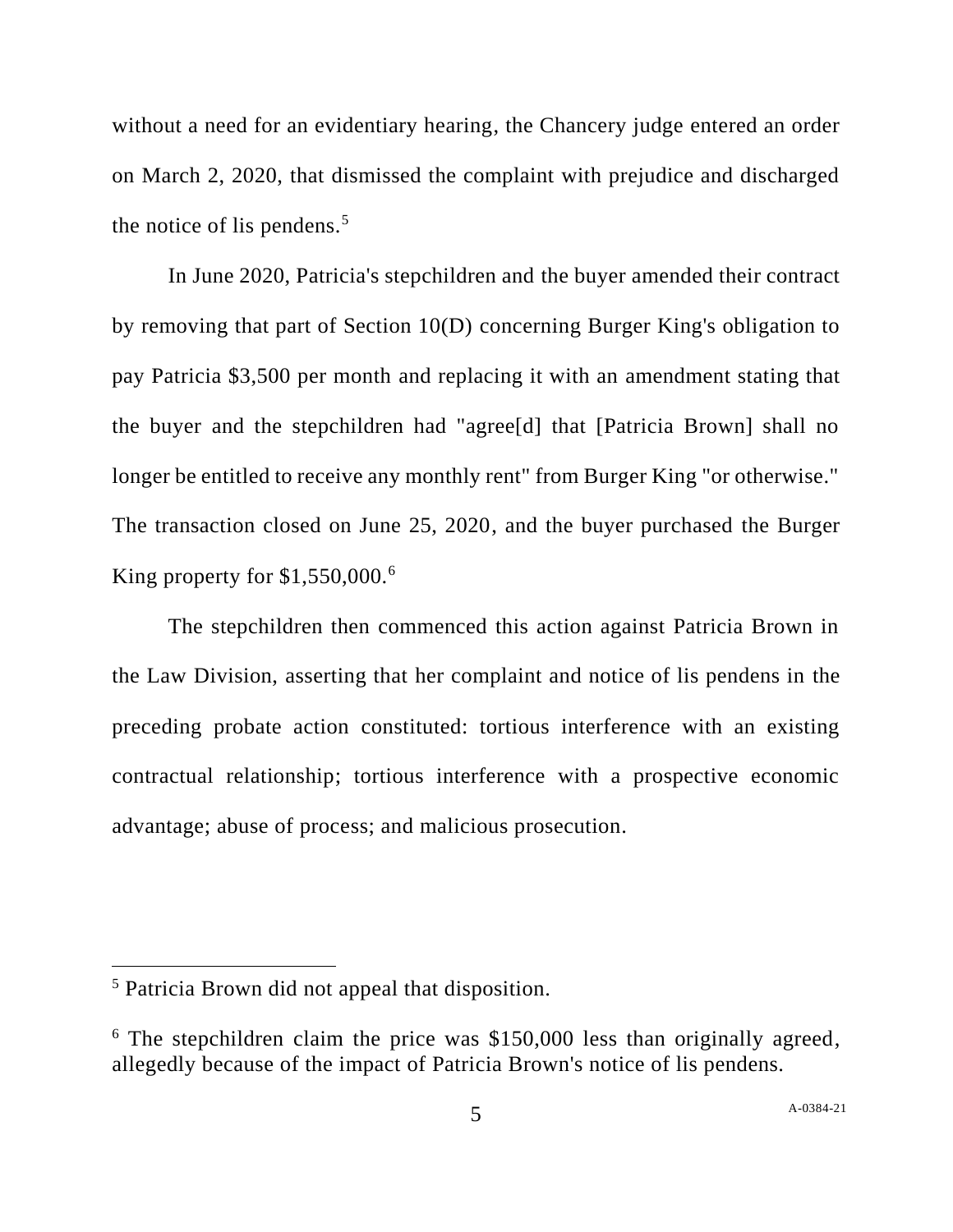Patricia Brown moved for summary judgment, arguing the litigation privilege immunized her from all these claims. The motion judge granted the motion in part and dismissed the malicious prosecution<sup>7</sup> and abuse of process claims. But the judge denied the rest of the motion by finding that the litigation privilege did not apply to the notice of lis pendens because "neither the . . . property itself, nor any lien upon it, was [] an object of the litigation." Crossmotions for reconsideration did not alter this holding except plaintiffs were permitted to file an amended complaint, which added counts that focused on the allegation that Patricia Brown maliciously filed the notice of lis pendens.

We granted leave to appeal to consider Patricia Brown's contention that the judge misapplied the litigation privilege in denying in part her summary judgment motion and in allowing plaintiffs to proceed with their tortious interference counts. Plaintiffs did not seek leave to appeal the dismissal of their malicious prosecution and abuse of process claims, so we will not determine whether the judge correctly dismissed them.

Patricia Brown argues in this interlocutory appeal that the judge misapplied the litigation privilege. We agree, but not in the way she would have

 $<sup>7</sup>$  The dismissal of the malicious prosecution claim was based on the fact that</sup> such a claim arises only when the earlier proceeding was a criminal prosecution. See LoBiondo v. Schwartz, 199 N.J. 62, 89 (2009).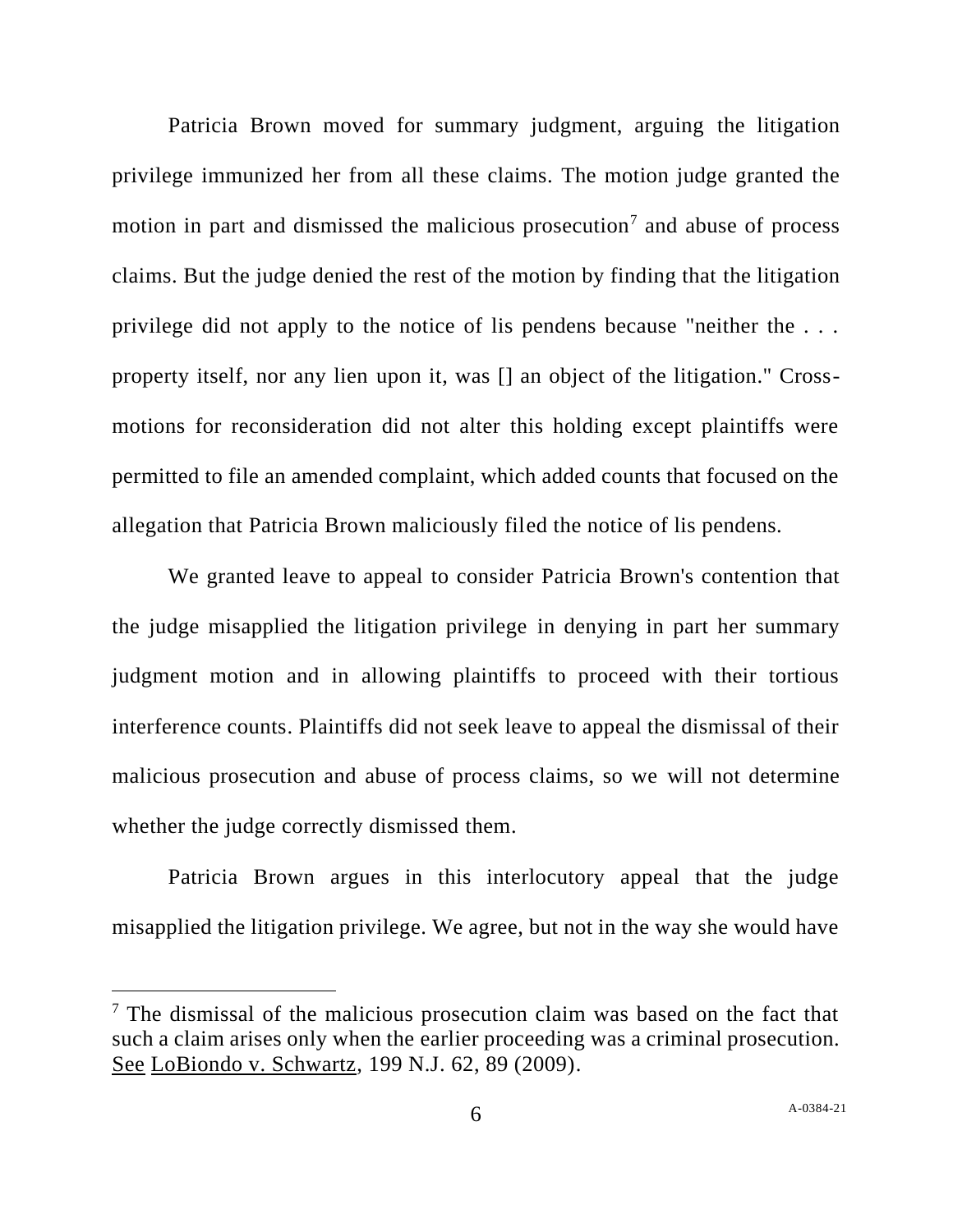us hold. The parties' arguments focus on the judge's determination that the litigation privilege insulated Patricia Brown from parts of the stepchildren's complaint as well as the distinction the judge drew between her complaint and her notice of lis pendens. Their arguments, in essence, presuppose the application of the litigation privilege, and their dispute concerns the extent to which it should apply here. Because we review orders and not opinions, Hayes v. Delamotte, 231 N.J. 373, 387 (2018), we affirm in part the trial court's order denying summary judgment on the tortious interference claims despite our disagreement with the reasons provided by the trial judge. We also reverse in part and remand for entry of partial summary judgment because we conclude that the litigation privilege does in fact insulate Patricia Brown from claims based on her notice of lis pendens.

What was misconceived in the trial court was what the litigation privilege protects. The privilege does not protect a party from the tortious impact caused by a party's prior suit; it protects only statements made during the prior suit. That is, as the Court recognized in Hawkins v. Harris, 141 N.J. 207, 216 (1995), and later in Loigman v. Twp. Comm. of Middletown, 185 N.J. 566, 585 (2006), the protective shield of the litigation privilege applies to "any communication . . . made in judicial or quasi-judicial proceedings" (emphasis added). It does not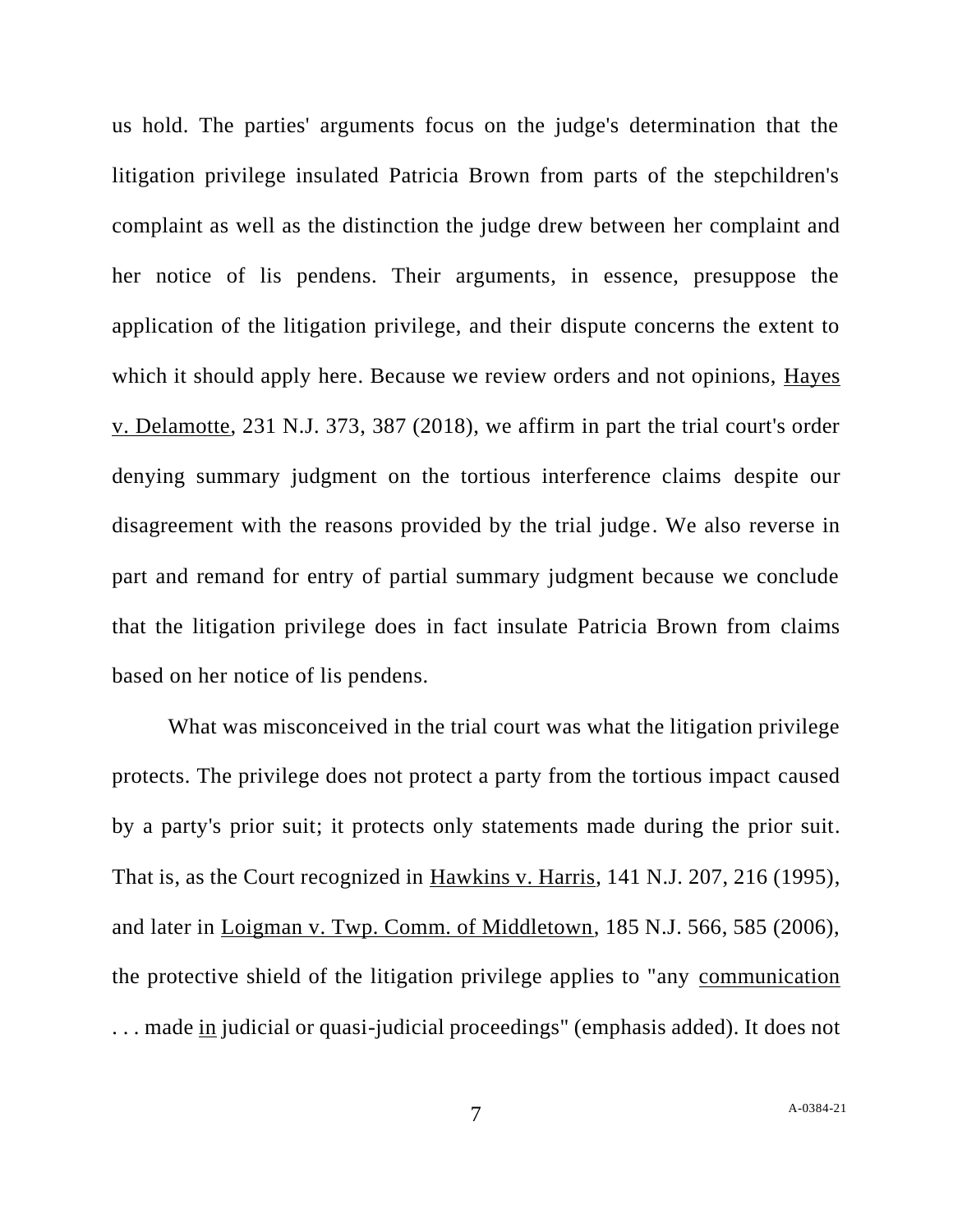protect a litigant from a subsequent suit seeking redress for injuries caused by an adversary's very act of commencing and prosecuting the earlier suit if that suit was frivolous, vexatious or tortious.

This distinction is best understood when considering the historical rise of the litigation privilege, which, like most of our common law, derives from ancient English principles. Hawkins, 141 N.J. at 214, 222. Justice O'Hern thoroughly canvassed for the Court in Hawkins how  $-$  and why  $-$  the privilege has been used to protect judges, attorneys, witnesses, and parties from fear of later litigation based on statements made during judicial proceedings. Id. at 213- 22. Hawkins took particular note of Chief Justice Hughes's description of the public interest that gave rise to the privilege when the Chief Justice sat as a member of this court:

> The doctrine that an absolute immunity exists in respect of statements, even those defamatory and malicious, made in the course of proceedings before a court of justice, and having some relation thereto, is a principle firmly established, and is responsive to the supervening public policy that persons in such circumstances be permitted to speak and write freely without the restraint of fear of an ensuing defamation action, this sense of freedom being indispensable to the due administration of justice.

> [Fenning v. S.G. Holding Corp., 47 N.J. Super. 110, 117 (App. Div. 1957).]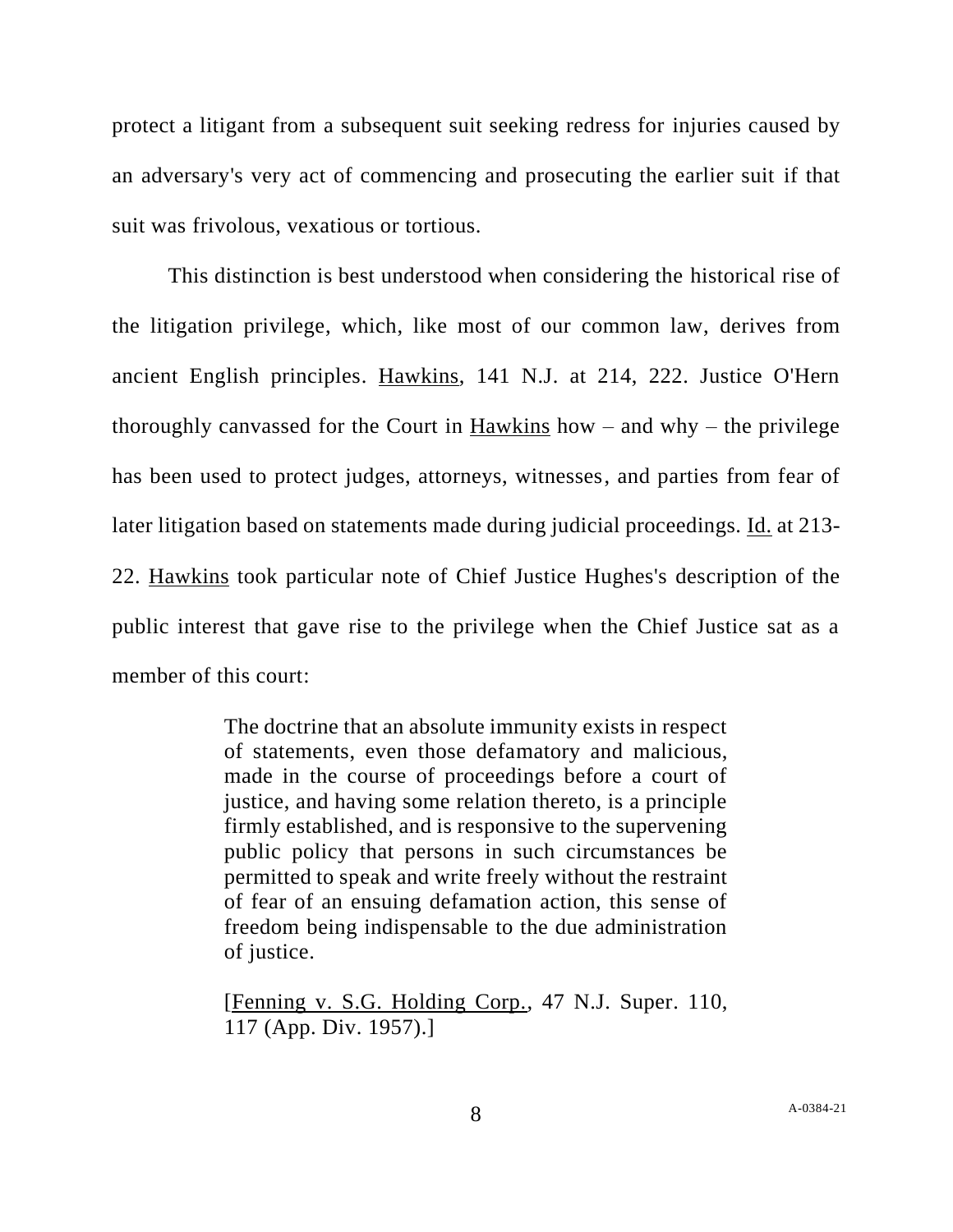The privilege's reach in the present matter is best understood when illuminated by these basic principles. For example, had Patricia Brown  $-$  in furtherance of her earlier probate action – made a defamatory and malicious statement in the verified complaint or in an affidavit or from the witness stand, that statement would fall within the privilege  $-$  so long as it had "some relation" to the nature of the proceedings," Devlin v. Greiner, 147 N.J. Super. 446, 453 (Law Div. 1977) (cited and quoted with approval in  $\frac{\text{Hawkins}}{\text{Hawkins}}$ , 141 N.J. at 215)<sup>8</sup> – and a later action by the injured person based on that statement would be vulnerable to the litigation privilege. But the privilege doesn't immunize Patricia Brown from an action that alleges her earlier suit tortiously interfered with the stepchildren's contract to sell the Burger King property or some other prospective economic advantage. A statement made during that judicial proceeding may be privileged but the suit's commencement and prosecution is not. So, we affirm the denial of summary judgment based on the privilege but for these reasons, not those expressed by the trial judge.

<sup>&</sup>lt;sup>8</sup> In this respect, New Jersey's version of the litigation privilege differs from its English counterpart, which applies the privilege regardless of the relevancy of the statement to the proceeding. Hawkins, 141 N.J. at 214-15. Relevancy in this context, however, should be defined broadly and liberally. Fenning, 47 N.J. Super. at 118; see also DeVivo v. Ascher, 228 N.J. Super. 453, 461 (App. Div. 1988).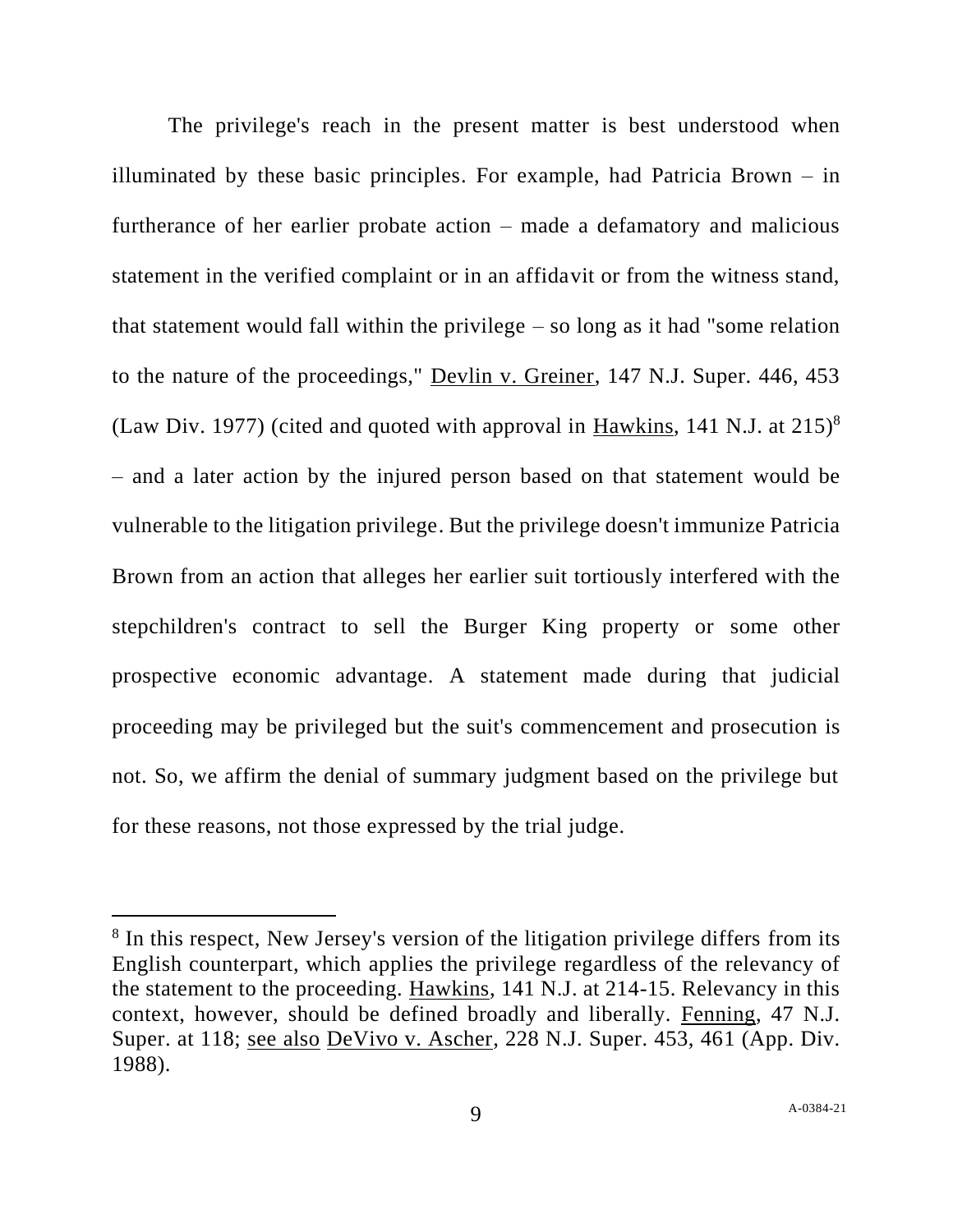We additionally note that the trial judge gave considerable thought to our decision in Lone v. Brown, 199 N.J. Super. 420 (App. Div. 1985), which has also been discussed at length by both parties in their appellate submissions. That action had its genesis in Brown's contract to buy Lone's Boonton Township home. Believing Brown failed to meet a mortgage contingency provision, Lone declared the contract void and contracted to sell the property to Seiler. Brown filed a notice of lis pendens and a complaint seeking specific performance and, when that action was dismissed, he appealed and filed another notice of lis pendens, all of which apparently prompted Seiler to void his contract with Lone, who then filed suit against Brown, alleging slander of title. Brown appealed the judgment entered against him in the slander-of-title action, arguing in part that the complaint, notice of appeal, and two notices of lis pendens he filed in the specific-performance suit were absolutely privileged. We held that all Brown's filings were privileged and found no reason to distinguish the notices of lis pendens from the complaint – a distinction the trial judge here made – because the notice simply republished information contained in the complaint. Id. at 428.

Although we agree with many aspects of Lone, we disagree to the extent that decision may be viewed as suggesting the very commencement and prosecution of a suit is privileged. That is, we agree a complaint is a "part of the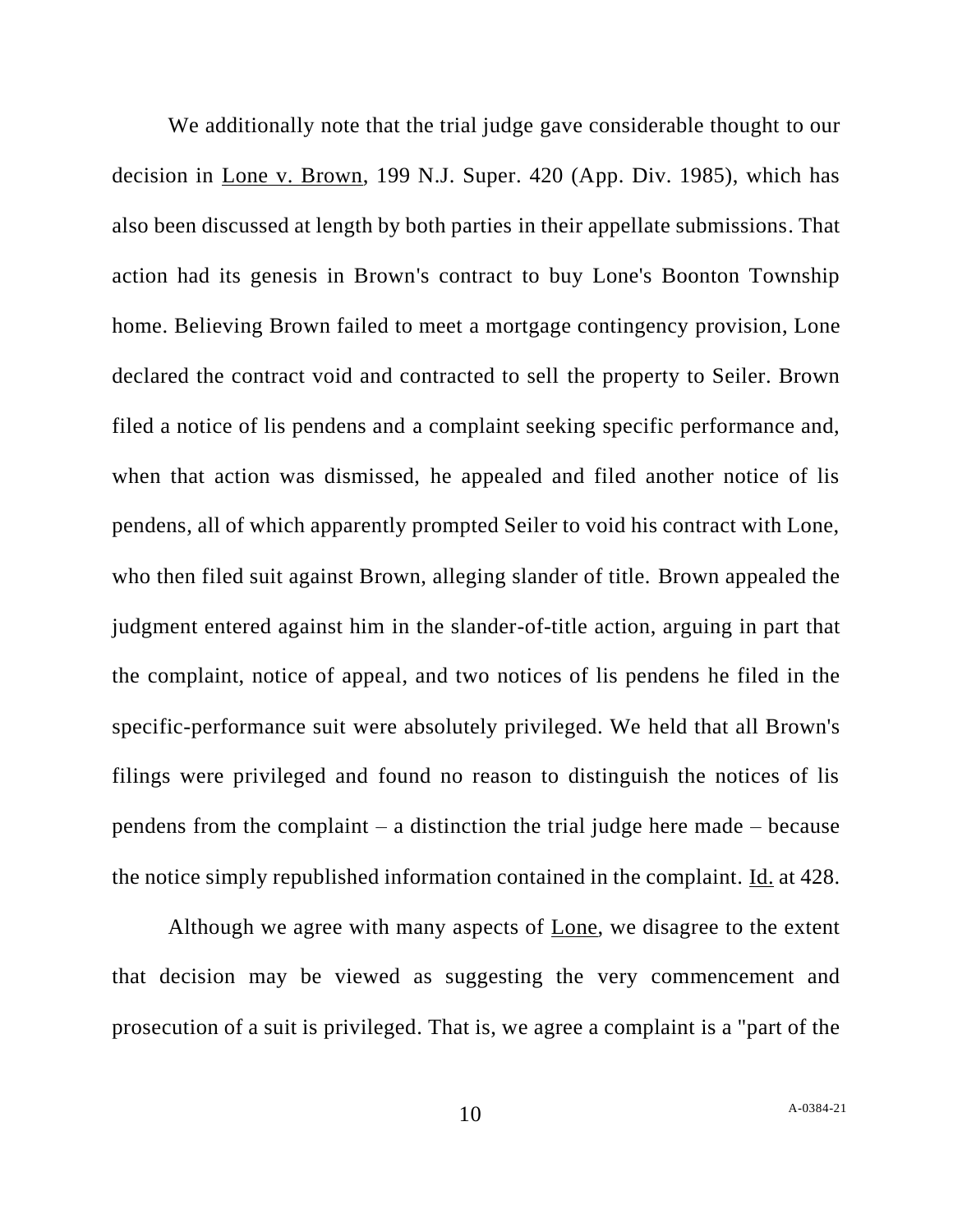judicial proceedings" as Lone observed, id. at 427, and we certainly agree statements contained in a complaint may be protected by the litigation privilege and insulate the pleader from claims for damages in a subsequent suit. But the commencement and prosecution of the action – if the action can be shown to be frivolous, vexatious or tortious – is not cloaked by the privilege. Indeed, accepting Lone for what it appears to hold – that one is always protected by the litigation privilege when filing an action that is later alleged to constitute a slander on title – would mean that a slander-of-title claim based on a prior suit would never be cognizable.

Following Lone in that respect would mean an injured party would only be able to maintain a slander-of-title action if the malicious claim against property was made in a way other than through a lawsuit. For example, if A makes false statements in the media that he is the true owner of B's property, A would have a maintainable slander-of-title action because the litigation privilege applies only to statements made in judicial proceedings. But if A sues B and falsely asserts ownership of B's property in that suit, B would be unable, according to Lone, to prosecute a slander-of-title claim against A, regardless of the damage wrongfully caused, because of the litigation privilege. We do not believe Lone intended to reach so far. To be sure, a complaint is a part of a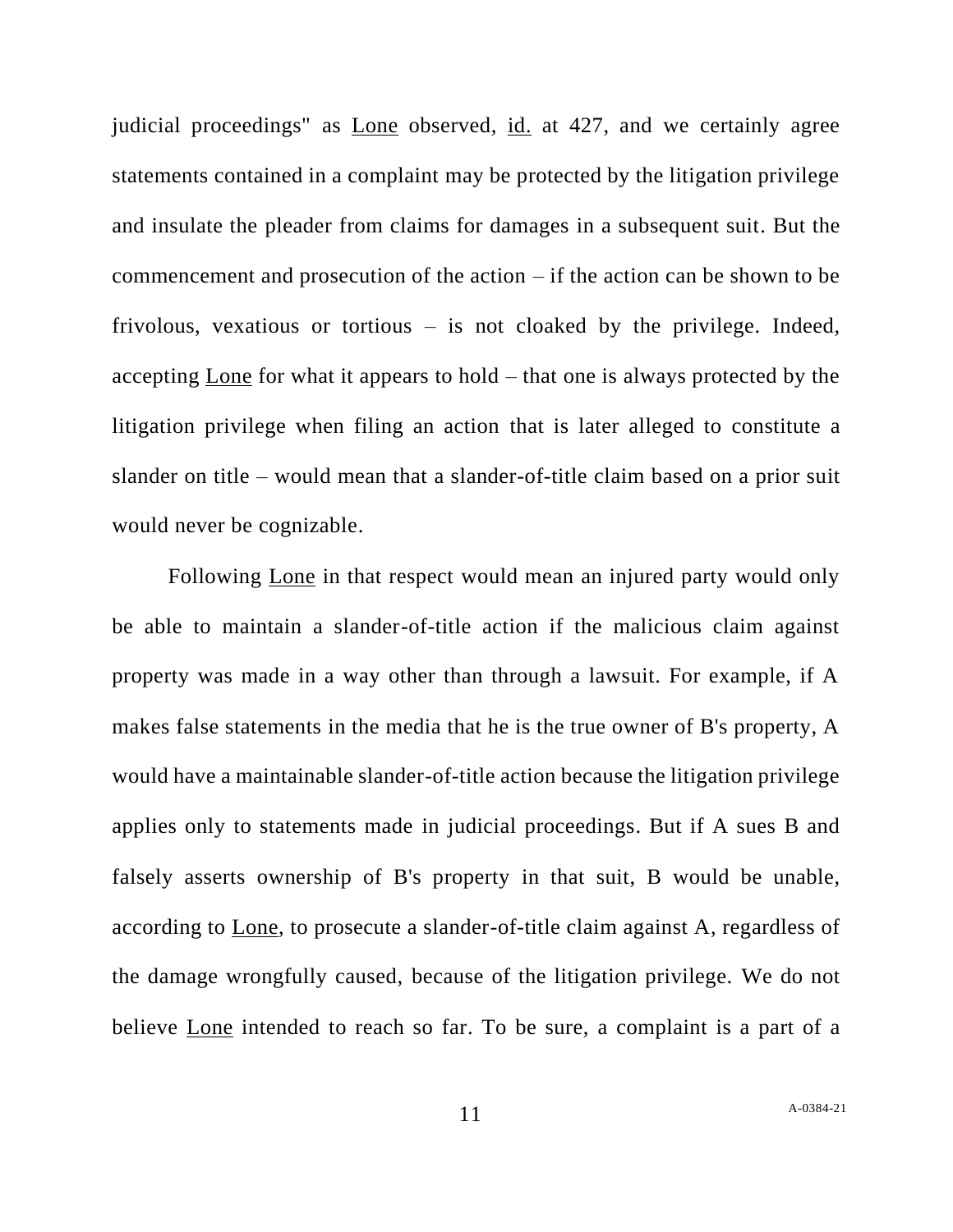judicial proceeding, as we said in Lone, but the privilege cloaks the statements within, not the act of filing and maintaining the complaint.<sup>9</sup>

We turn next to the application of the litigation privilege to notices of lis pendens. We start with the same understanding that statements contained within a notice of lis pendens are certainly protected by the litigation privilege. The very nature of a notice of lis pendens, when properly asserted, is its recitation or repetition of statements made in a complaint about the suitor's claim of "title to, interest in or lien upon" described real estate. N.J.S.A. 2A:15-7. That is, a proper notice of lis pendens is a statement or communication of what is alleged in the complaint; when it is recorded as part of, or in the course of, a judicial proceeding, and has some relation to and was intended "to achieve the objects of the litigation," Hawkins, 141 N.J. at  $216$  – elements clearly present here<sup>10</sup> –

<sup>&</sup>lt;sup>9</sup> For these reasons, we also choose not to adhere to Lone's determination that the privilege "precludes a cause of action for tortious interference with contractual relation or economic advantage." Id. at 430. Again, the statements made during the litigation may be covered by the privilege regardless of the label placed on the later action, as held in Rainier's Diaries v. Raritan Valley Farms, Inc., 19 N.J. 552, 564 (1955), and on which Lone relied in this regard, but the act of suing is not protected when the suitor later becomes the target of a tortious interference claim.

 $10$  We note that counsel for the stepchildren acknowledged at oral argument here that there is no false statement in the notice of lis pendens and that it accurately reflects and repeats what Patricia Brown alleged in her complaint. They argue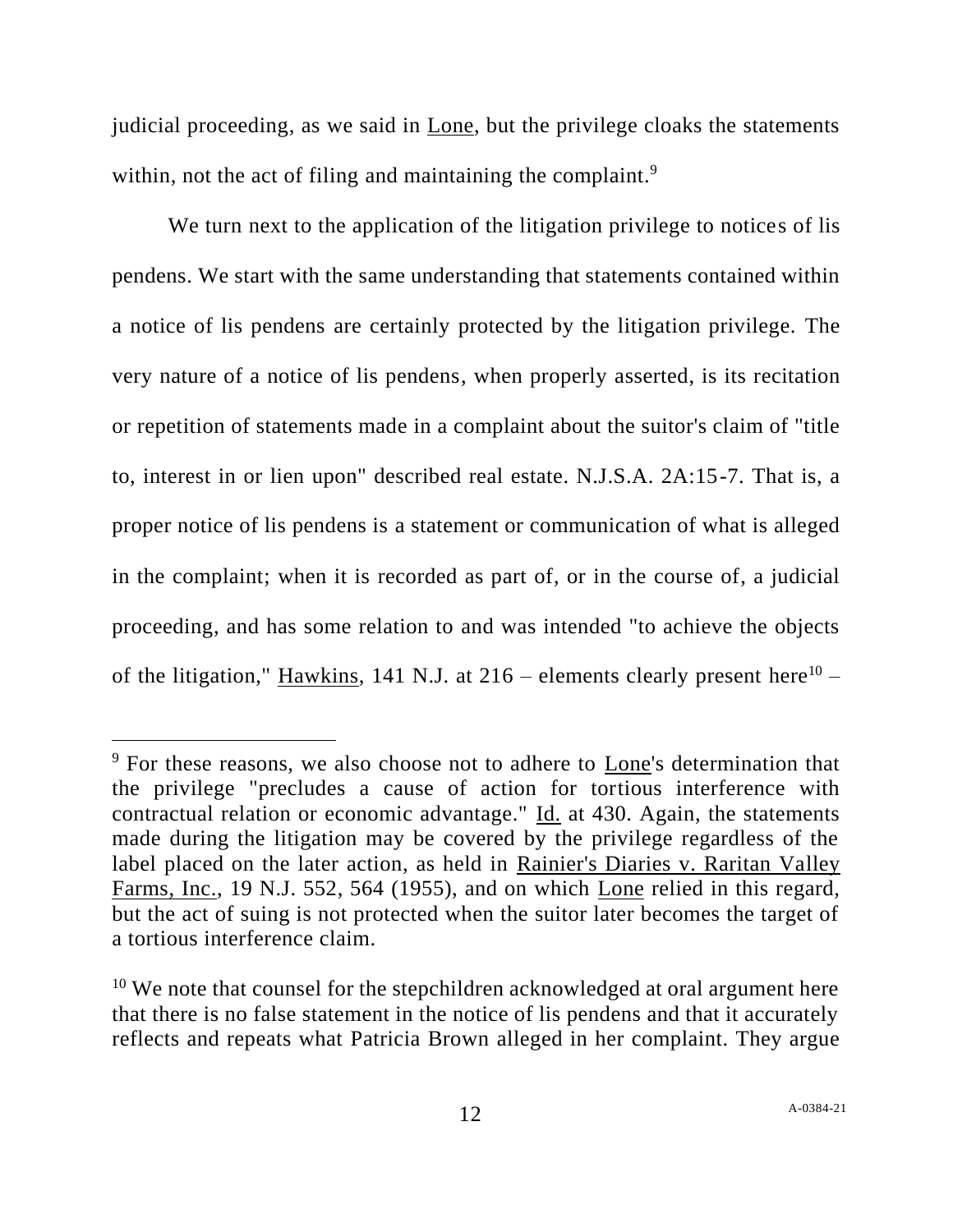it is entitled to the protection afforded by the litigation privilege. To that extent, we agree with Lone, 199 N.J. Super. at 428-29.

Considering whether the litigation privilege insulates a party from a suit for damages caused by the filing of an unauthorized, inaccurate, or false notice of lis pendens is, however, another matter. In ruling on the motion, the trial judge's decision blurred the distinction between an unauthorized recording of a notice of lis pendens and the privilege that attaches to its contents. That is, the trial judge refused to apply the litigation privilege to Patricia Brown's notice of lis pendens because he believed the record did not permit a conclusion that "the lis pendens was filed to achieve the goals of the litigation." And in reaching that conclusion, the judge viewed the prior action as an attempt by Patricia Brown "to enforce the terms of a settlement agreement" and ascertained through his examination of the pleadings that Patricia Brown only sought "a specific amount of money" that was "not secured by a lien on real property."

We disagree with the conclusion reached by the judge in declining to hold that the notice of lis pendens was protected by the litigation privilege. The judge misapprehended the scope of N.J.S.A. 2A:15-6, which authorizes the filing and

instead that the claim described in the notice of lis pendens had no merit and was shown to have no merit by the chancery judge's dismissal of Patricia Brown's action to enforce the settlement agreement.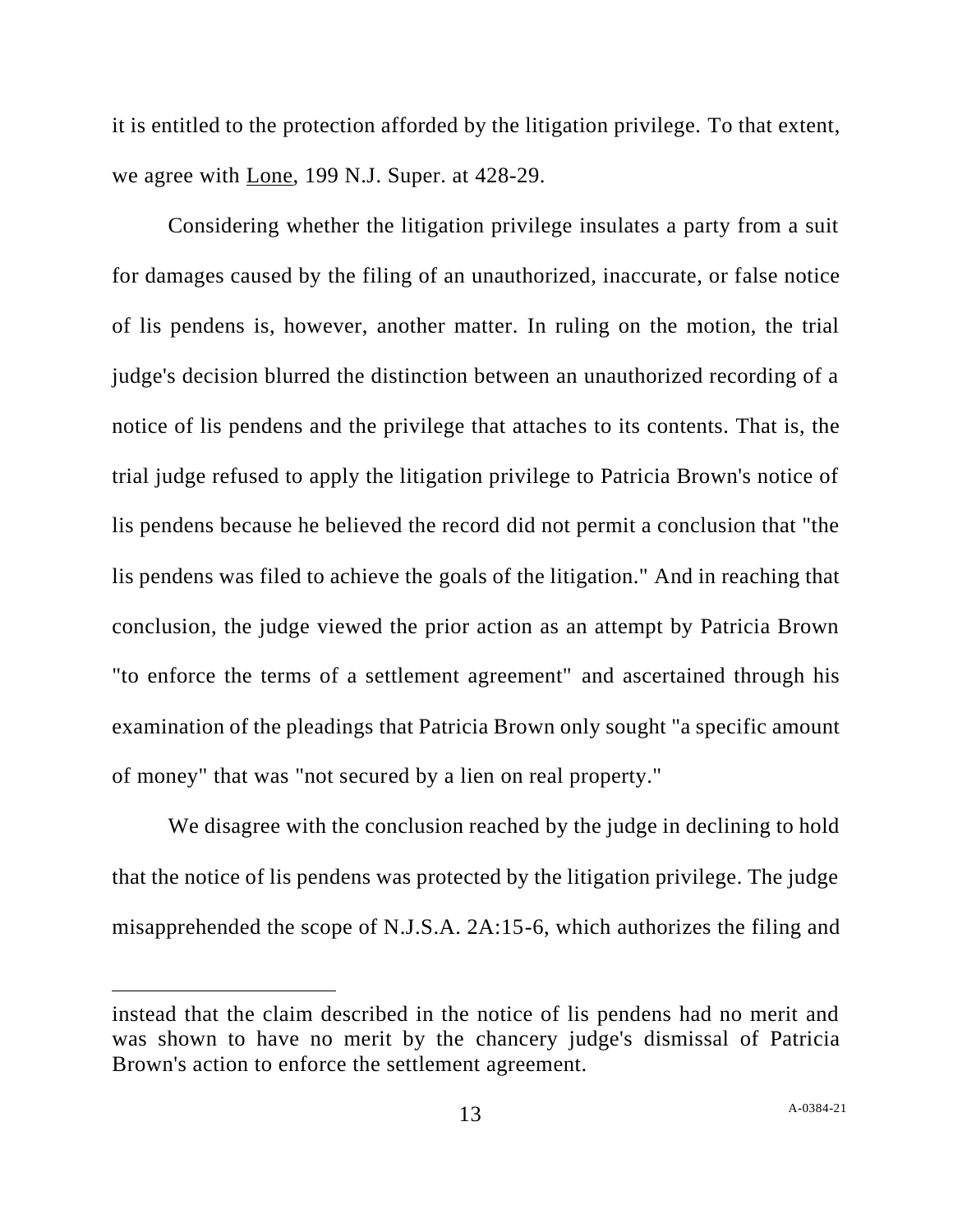recording of a notice of lis pendens in an action "the object of which is to enforce a lien upon real estate or to affect the title to real estate or a lien or encumbrance thereon." It is certainly true, as the judge observed, that this statute also declares that "[n]o notice of lis pendens shall be filed . . . in an action to recover a judgment for money or damages only" and it is also true that Patricia Brown sought in her complaint "[e]nforc[ement] . . . of the [2004] [s]ettlement [o]rder and confirm[ation] [of] [d]efendants' ongoing obligation to pay [her] the monthly sum of \$3,500.00 for [her] lifetime and the mechanism for such monthly payments." But, even assuming that demand constitutes only a claim for money or damages, $<sup>11</sup>$  the judge's holding overlooks that Patricia Brown</sup> additionally asserted in her ad damnum clause that she sought the "impos[ition] [of] a constructive trust upon the proceeds of any sale of the Burger King [p]roperty." So, while Patricia Brown also sought and would, in a practical sense, undoubtedly have been satisfied with some guarantee that she would be paid what she believed was due her, one of the means she asserted for securing her rights under the settlement agreement was the imposition of a constructive

 $11$  Had the 2004 order that embodied the settlement agreement been recorded, even this assertion would have permitted the recording of a notice of lis pendens. The parties were unable to advise us at oral argument whether that order was recorded.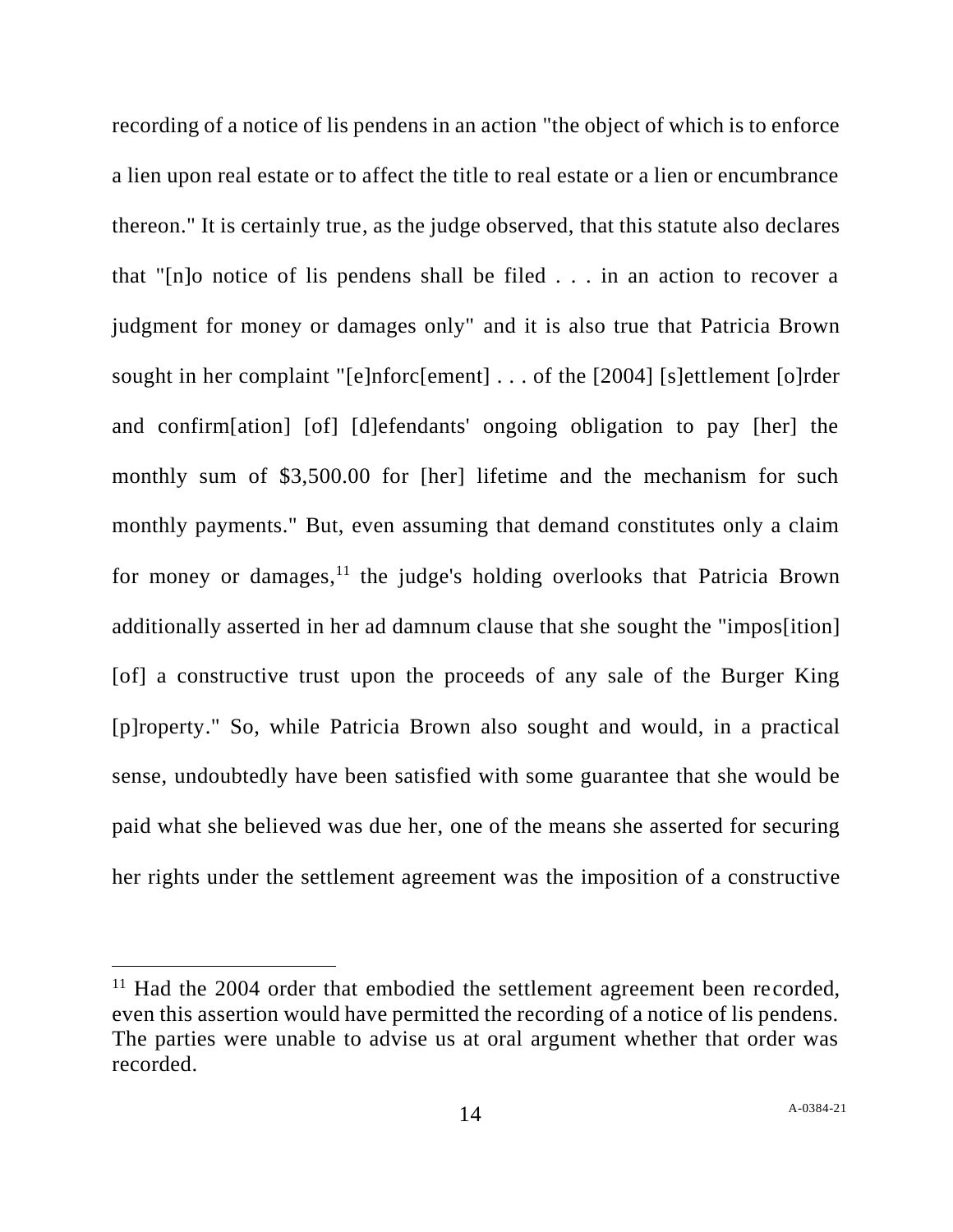trust. We recognize Patricia Brown did not claim, in either her complaint or her notice of lis pendens, that she believed she held title, in whole or in part, to the Burger King property or that she believed her stepchildren did not hold title. But N.J.S.A. 2A:15-6 is not that limited; Patricia Brown was entitled to record a notice of lis pendens to make known that she asserted in her complaint a claim to an equitable lien derived from the Burger King property or on an interest in an encumbrance (the lease) on the property.

We held as much in Polk v. Schwartz, 166 N.J. Super. 292, 298 (App. Div. 1979), where the plaintiffs sought to impose a constructive trust on real property. To be sure, Patricia Brown's claim did not directly attack the titleholder's interest as did the pleader in Polk, but, as we have said, N.J.S.A. 2A:15-6 is not limited to claims challenging or questioning title. It also allows a recording of a notice of lis pendens when the object of the suit affects "a lien or encumbrance thereon." Patricia Brown's complaint in the prior action sought to impose a lien on the proceeds of the sale of the Burger King property, which was encumbered by a lease in which she had an interest.<sup>12</sup>

 $12$  For example, had Burger King filed suit alleging the sale of the property caused a wrongful termination of its lease, it too would have been entitled to file a notice of lis pendens under N.J.S.A. 2A:15-6.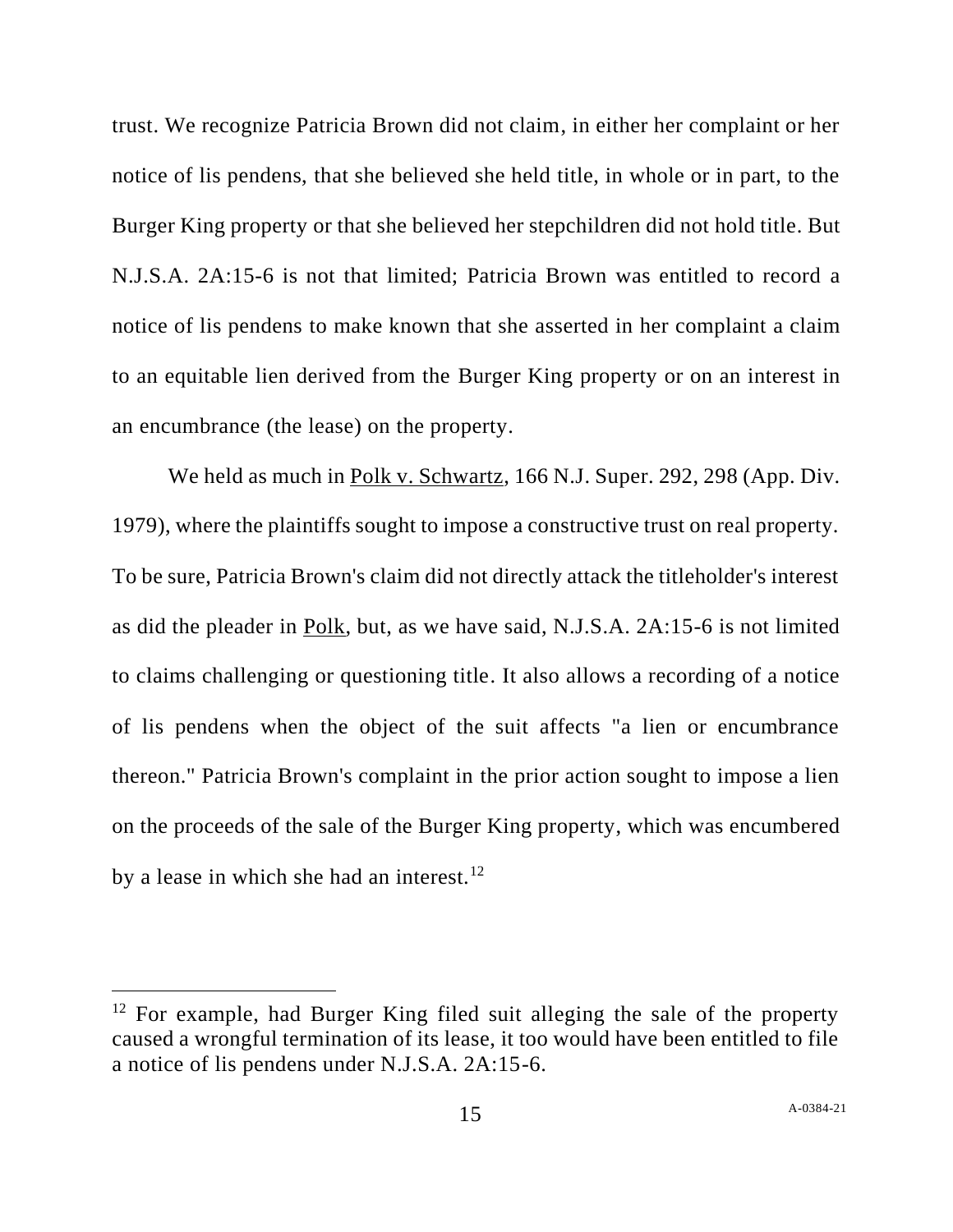We conclude, for these reasons only,  $^{13}$  that Patricia Brown was authorized by N.J.S.A. 2A:15-6 to record a notice of lis pendens in the prior suit and that its contents were protected by the litigation privilege. We reverse the order under review to the extent it memorialized the trial judge's denial of summary judgment on plaintiffs' claims that Patricia Brown injured them by recording a notice of lis pendens.

\* \* \*

To summarize, we conclude the judge erred in denying that part of Patricia Brown's motion that sought summary judgment in her favor on all the claims, or

 $13$  We recognize there may be other reasons why plaintiffs might not have a cognizable claim against Patricia Brown based on the notice of lis pendens. First, the statutes applicable to this device  $-$  N.J.S.A. 2A:15-6 to -17 – arguably presuppose that all relief for a wrongful filing of a notice of lis pendens must occur within the suit in which the notice is filed. A subsequent suit containing a claim that a notice of lis pendens caused injury might therefore be subject to dismissal under the entire controversy doctrine. We are mindful that Patricia Brown invoked the entire controversy doctrine when moving for summary judgment, but she has not argued in this appeal – and we therefore do not consider – that the trial judge erred in denying relief on that basis. Second, it is arguable that the statutory provisions governing the filing of notices of lis pendens have preempted the field. The notice of lis pendens has common law roots but it is now a statutory creature. Because the provisions set forth in N.J.S.A. 2A:15-6 to -17 delineate not only the ways and means for recording a notice of lis pendens but also how and when a party may seek its removal or discharge – yet contains no provision for monetary relief to a wronged party – it is not at all certain that the common law would authorize a claim for damages caused by an impermissible notice of lis pendens.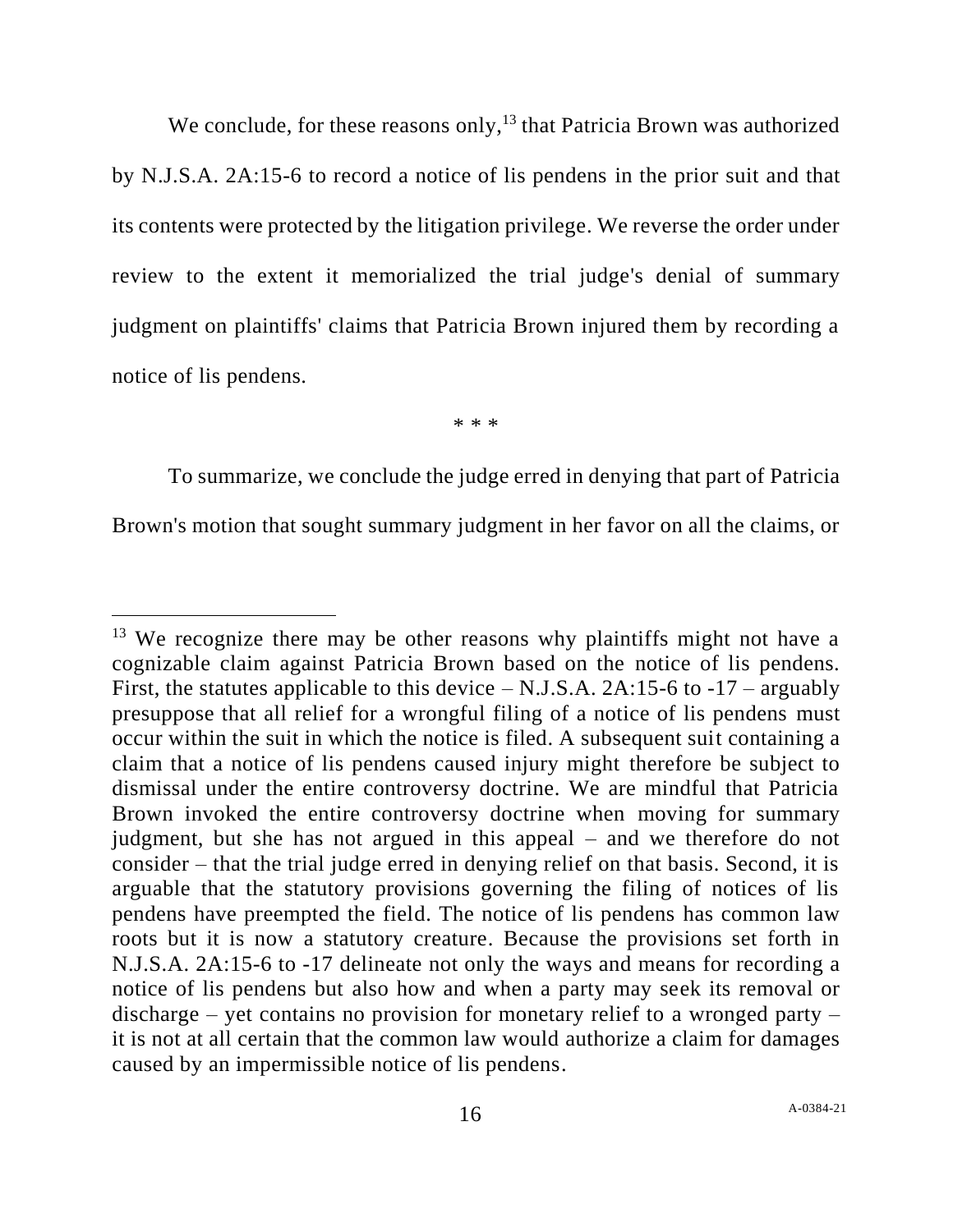parts of the claims, insofar as they alleged damages caused by the statements in, or the recording of, the notice of lis pendens. We otherwise affirm the denial of summary judgment as to the tortious interference claims because the litigation privilege protects only statements made in judicial proceedings and not the commencement of frivolous, vexatious or tortious lawsuits; in so holding, we offer no view as to whether Patricia Brown's prior suit was frivolous, vexatious or tortious. In so disposing of this appeal, we merely conclude that on the existing record there is no basis for applying the litigation privilege – beyond its application to the notice of lis pendens – as to the remaining claims; we offer no view of the substance or viability of those remaining claims.

We also repeat that because plaintiffs did not seek leave to appeal other aspects of the same order, we do not consider or decide whether the trial judge correctly granted summary judgment on the other claims in the original complaint. And we do not address the sufficiency of the new claims contained in the amended complaint, which was permitted when the judge ruled on the parties' cross-motions for reconsideration, because those claims have yet to be challenged or examined in the trial court.<sup>14</sup>

<sup>&</sup>lt;sup>14</sup> We reject Patricia Brown's argument that the judge should not have allowed her stepchildren to file the amended complaint; such pleadings are to be